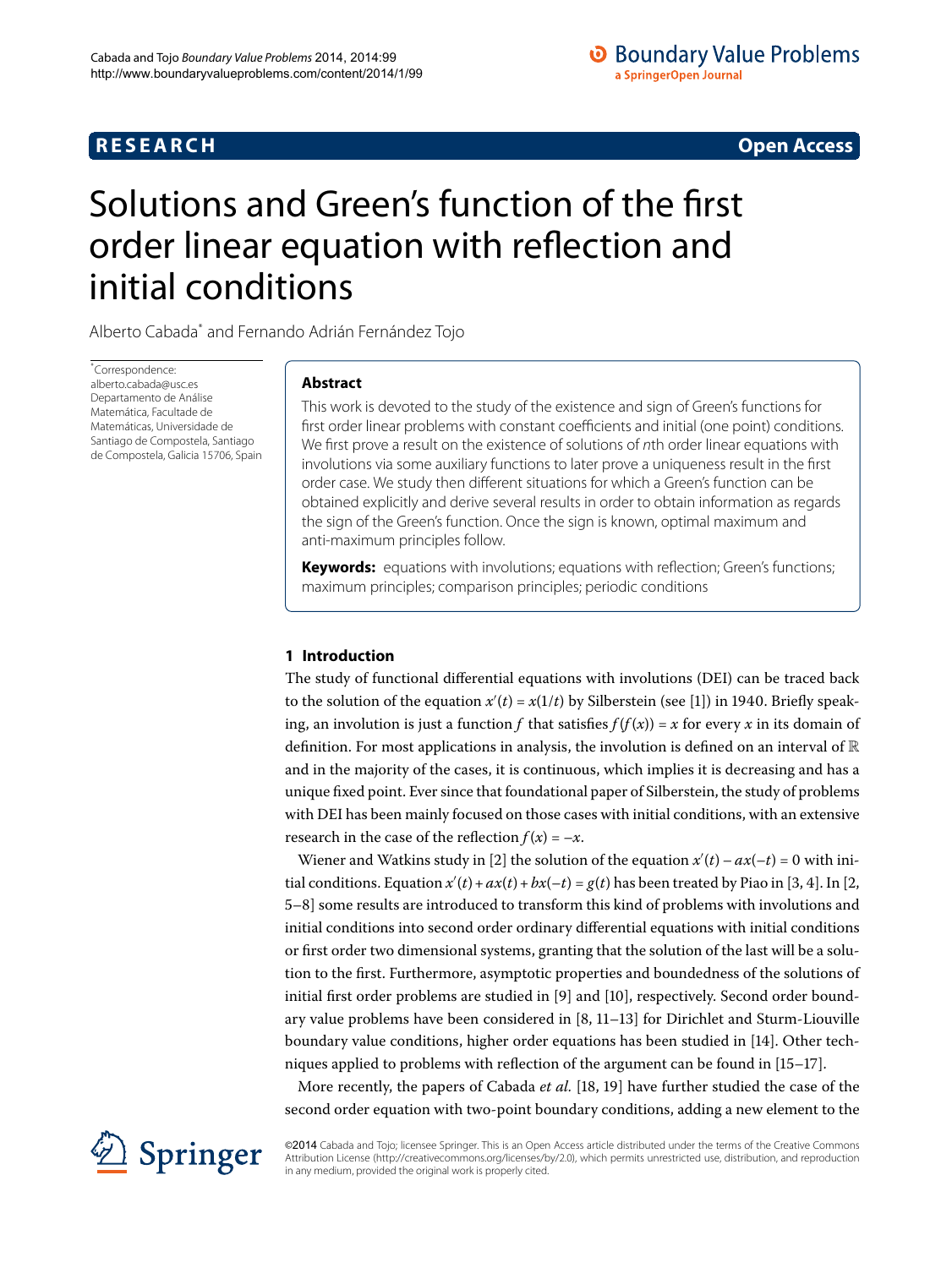previous studies: the existence of a Green's function. Once the study of the sign of the aforementioned function is done, maximum and anti-maximum principles follow. Other works in which Green's functions are obtained for functional differential equations (but with a fairly different setting, like delay or normal equations) are, for instance,  $[20-25]$ .

In this paper we try to answer to the following question: How is it possible find a solution of an initial problem with a differential equation with reflection? What is more, in which cases can a Green's function be constructed and how can it be found?

<span id="page-1-0"></span>Section 2 will have two parts. In the first one we construct the solutions of the *n*th order DEI with reflection, constant coefficients and initial conditions. In the second one we find the Green's function for the order one case. In Section 3 we apply these findings in order to describe exhaustively the range of values for which suitable comparison results are fulfilled and we illustrate them with some examples.

#### **2 Solutions of the problem**

In order to prove an existence result for the *n*th order DEI with reflection, we consider the even and odd parts of a function *f*, that is,  $f_e(x) := [f(x) + f(-x)]/2$  and  $f_o(x) := [f(x) - f(-x)]/2$  $f(-x)/2$  as done in [18[\]](#page-14-13).

#### **2.1 The** *n***th order problem**

Consider the following *n*th order DEI with involution:

<span id="page-1-1"></span>
$$
Lu := \sum_{k=0}^{n} \left[ a_k u^{(k)}(-t) + b_k u^{(k)}(t) \right] = h(t), \quad t \in \mathbb{R}; \qquad u(t_0) = c,
$$
\n(2.1)

<span id="page-1-2"></span>where  $h \in L^1_{loc}(\mathbb{R})$ ,  $t_0, c, a_k, b_k \in \mathbb{R}$  for  $k = 0, \ldots, n-1$ ;  $a_n = 0$ ;  $b_n = 1$ . A solution to this problem will be a function  $u \in W^{n,1}_{loc}(\mathbb{R})$ , that is, *u* is *k* times differentiable in the sense of distributions and each of the derivatives satisfies  $u^{(k)}|_K \in L^1(K)$  for every compact set  $K$  ⊂  $\mathbb{R}$ .

**Theorem 2.1** Assume that there exist  $\tilde{u}$  and  $\tilde{v}$ , functions such that satisfy

$$
\sum_{i=0}^{n-j} {i+j \choose j} [(-1)^{n+i-1} a_{i+j} \tilde{u}^{(i)}(-t) + b_{i+j} \tilde{u}^{(i)}(t)] = 0, \quad t \in \mathbb{R}; j = 0, ..., n-1,
$$
 (2.2)

$$
\sum_{i=0}^{n-j} {i+j \choose j} [(-1)^{n+i} a_{i+j} \tilde{\nu}^{(i)}(-t) + b_{i+j} \tilde{\nu}^{(i)}(t)] = 0, \quad t \in \mathbb{R}; j = 0, \ldots, n-1,
$$
\n(2.3)

$$
(\tilde{u}_e \tilde{v}_e - \tilde{u}_o \tilde{v}_o)(t) \neq 0, \quad t \in \mathbb{R},
$$
\n
$$
(2.4)
$$

*and also one of the following*:

(h1) 
$$
L\tilde{u} = 0
$$
 and  $\tilde{u}(t_0) \neq 0$ ,  
\n(h2)  $L\tilde{v} = 0$  and  $\tilde{v}(t_0) \neq 0$ ,  
\n(h3)  $a_0 + b_0 \neq 0$  and  $(a_0 + b_0) \int_0^{t_0} (t_0 - s)^{n-1} \frac{\tilde{v}(t_0) \tilde{u}_e(s) - \tilde{u}(t_0) \tilde{v}_o(s)}{(\tilde{u}_e \tilde{v}_e - \tilde{u}_o \tilde{v}_o)(s)}$  ds  $\neq 1$ .

*Then problem* (2.1) has a solution.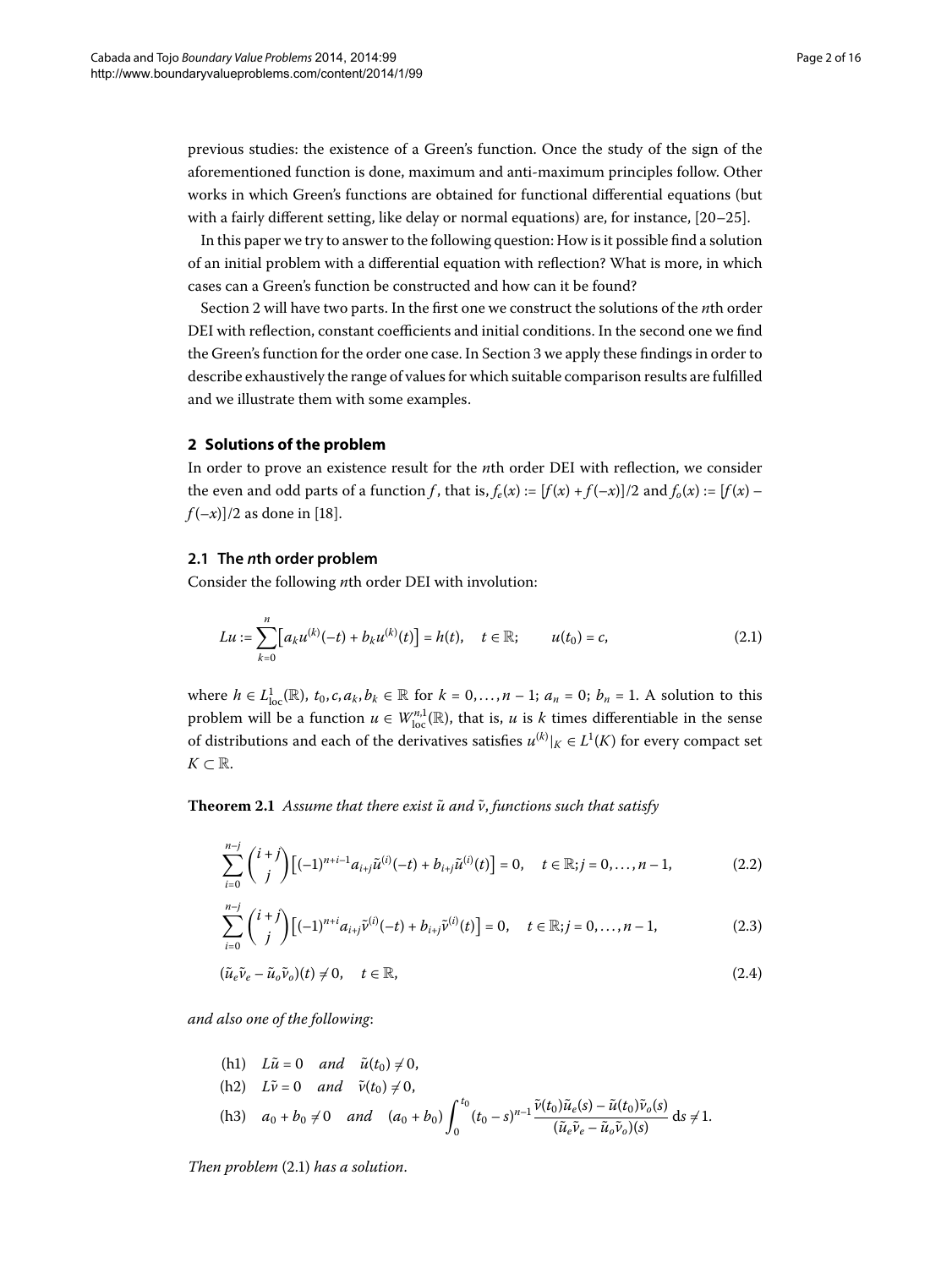*Proof* Define

$$
\varphi := \frac{h_o \tilde{\nu}_e - h_e \tilde{\nu}_o}{\tilde{u}_e \tilde{\nu}_e - \tilde{u}_o \tilde{\nu}_o} \quad \text{and} \quad \psi := \frac{h_e \tilde{u}_e - h_o \tilde{u}_o}{\tilde{u}_e \tilde{\nu}_e - \tilde{u}_o \tilde{\nu}_o}.
$$

Observe that  $\varphi$  is odd,  $\psi$  is even and  $h = \varphi \tilde{u} + \psi \tilde{v}$ . So, in order to ensure the existence of solution of problem (2[.](#page-1-1)1) it is enough to find *y* and *z* such that  $Ly = \varphi \tilde{u}$  and  $Lz = \psi \tilde{v}$  for, in that case, defining  $u = y + z$ , we can conclude that  $Lu = h$ . We will deal with the initial condition later on.

Take  $y = \tilde{\varphi} \tilde{u}$ , where

$$
\tilde{\varphi}(t) := \int_0^t \int_0^{s_n} \cdots \int_0^{s_2} \varphi(s_1) \, ds_1 \cdots ds_n = \frac{1}{(n-1)!} \int_0^t (t-s)^{n-1} \varphi(s) \, ds.
$$

Observe that *ϕ*˜ is even if *n* is odd and *vice versa*. In particular, we have

$$
\tilde{\varphi}^{(j)}(t)=(-1)^{j+n-1}\tilde{\varphi}^{(j)}(-t),\quad j=0,\ldots,n.
$$

Thus,

$$
L y(t) = \sum_{k=0}^{n} [a_k(\tilde{\varphi}\tilde{u})^{(k)}(-t) + b_k(\tilde{\varphi}\tilde{u})^{(k)}(t)]
$$
  
\n
$$
= \sum_{k=0}^{n} \sum_{j=0}^{k} {k \choose j} [(-1)^{k} a_k \tilde{\varphi}^{(j)}(-t) \tilde{u}^{(k-j)}(-t) + b_k \tilde{\varphi}^{(j)}(t) \tilde{u}^{(k-j)}(t)]
$$
  
\n
$$
= \sum_{k=0}^{n} \sum_{j=0}^{k} {k \choose j} \tilde{\varphi}^{(j)}(t) [(-1)^{k+j+n-1} a_k \tilde{u}^{(k-j)}(-t) + b_k \tilde{u}^{(k-j)}(t)]
$$
  
\n
$$
= \sum_{j=0}^{n} \tilde{\varphi}^{(j)}(t) \sum_{k=j}^{n} {k \choose j} [(-1)^{k+j+n-1} a_k \tilde{u}^{(k-j)}(-t) + b_k \tilde{u}^{(k-j)}(t)]
$$
  
\n
$$
= \sum_{j=0}^{n} \tilde{\varphi}^{(j)}(t) \sum_{i=0}^{n-j} {i+j \choose j} [(-1)^{i+n-1} a_{i+j} \tilde{u}^{(i)}(-t) + b_{i+j} \tilde{u}^{(i)}(t)] = \tilde{\varphi}^{(n)}(t) \tilde{u}(t) = \varphi(t) \tilde{u}(t).
$$

Hence,  $Ly = \varphi \tilde{u}$ .

All the same, by taking  $z = \tilde{\psi}\tilde{\nu}$  with  $\tilde{\psi}(t) := \frac{1}{(n-1)!} \int_0^t (t-s)^{n-1} \psi(s) \, ds$ , we have  $Lz = \psi\tilde{\nu}$ . Hence, defining  $\bar{u} := y + z = \tilde{\varphi}\tilde{u} + \tilde{\psi}\tilde{v}$  we find that  $\bar{u}$  satisfies  $L\bar{u} = h$  and  $\bar{u}(0) = 0$ . If we assume (h1),  $w = \bar{u} + \frac{c - \bar{u}(t_0)}{\tilde{u}(t_0)} \tilde{u}$  is clearly a solution of problem (2.1). When (h2) is fulfilled a solution of problem (2[.](#page-1-1)1) is given by  $w = \bar{u} + \frac{c - \bar{u}(t_0)}{\tilde{v}(t_0)}\tilde{v}$ .

If (h3) holds, using the aforementioned construction we can find  $w_1$  such that  $Lw_1 = 1$ and  $w_1(0) = 0$ . Now,  $w_2 := w_1 - 1/(a_0 + b_0)$  satisfies  $Lw_2 = 0$ . Observe that the second part of condition (h2) is precisely  $w_2(t_0) \neq 0$ , and hence, defining  $w = \bar{u} + \frac{c - \bar{u}(t_0)}{w_2(t_0)} w_2$  we see that *w* is a solution of problem (2[.](#page-1-1)1).  $\Box$ 

**Remark 2.1** Having in mind condition (h1) in Theorem 2.1, it is immediate to verify that  $L\tilde{u}$  = 0 provided that

$$
a_i = 0
$$
 for all  $i \in \{0, ..., n-1\}$  such that  $n + i$  is even.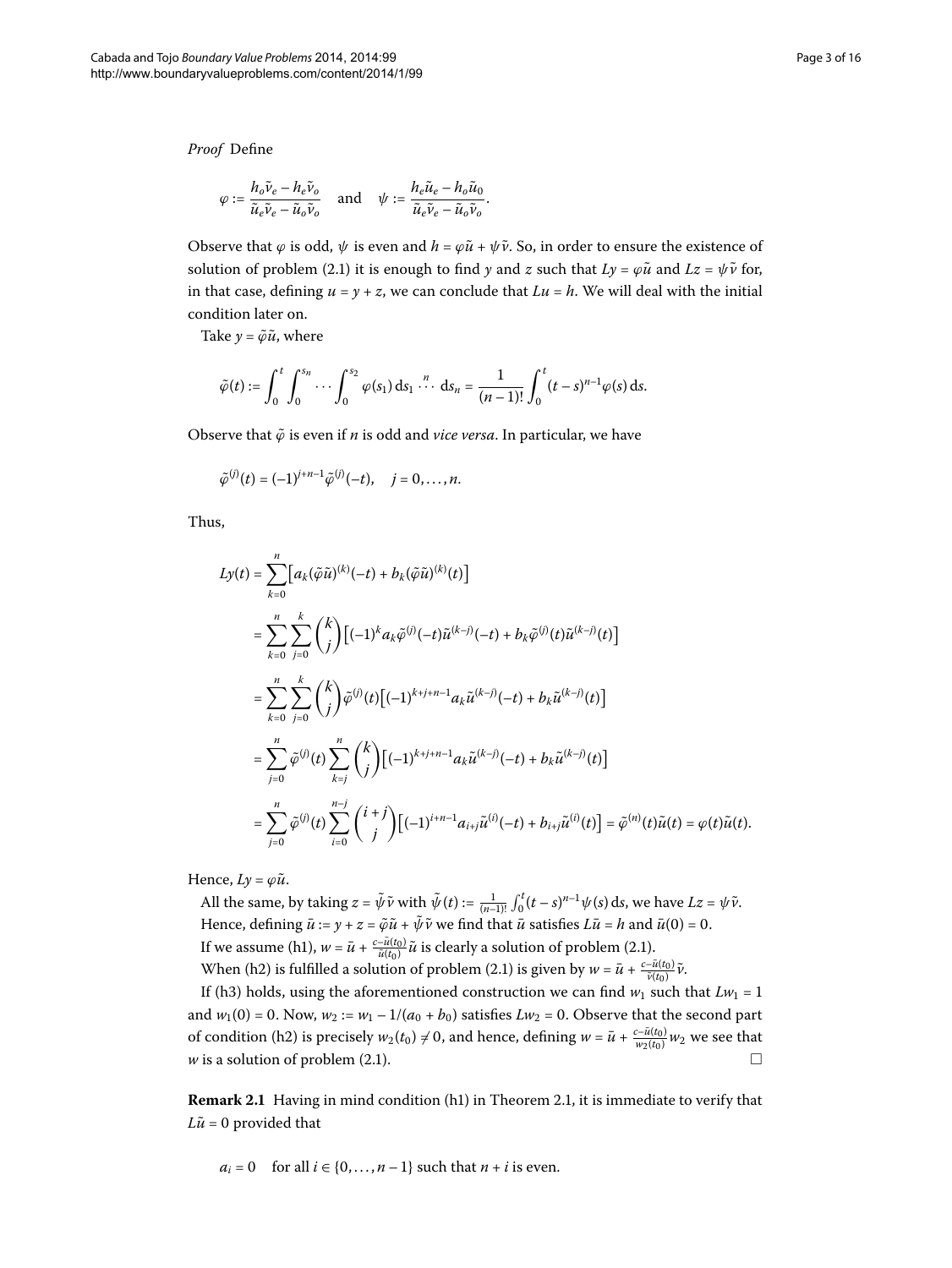In an analogous way for (h2), one can show that  $L\tilde{v} = 0$  when

<span id="page-3-2"></span> $a_i = 0$  for all  $i \in \{0, \ldots, n-1\}$  such that  $n + i$  is odd.

#### **2.2 The first order problem**

After proving the general result for the *n*th order case, we concentrate our work in the first order problem

<span id="page-3-1"></span>
$$
u'(t) + au(-t) + bu(t) = h(t), \quad \text{for a.e. } t \in \mathbb{R}; \qquad u(t_0) = c,
$$
 (2.5)

with  $h \in L^1_{loc}(\mathbb{R})$  and  $t_0, a, b, c \in \mathbb{R}$ . A solution of this problem will be  $u \in W^{1,1}_{loc}(\mathbb{R})$ .

In order to do so, we first study the homogeneous equation

<span id="page-3-0"></span>
$$
u'(t) + au(-t) + bu(t) = 0, \quad t \in \mathbb{R}.
$$
 (2.6)

By differentiating and making the proper substitutions we arrive at the equation

$$
u''(t) + (a^2 - b^2)u(t) = 0, \quad t \in \mathbb{R}.
$$
 (2.7)

Let  $\omega := \sqrt{|a^2 - b^2|}$ . Equation (2.7) presents three different cases:

 $(C1)$   $a^2 > b^2$ . In such a case,  $u(t) = \alpha \cos \omega t + \beta \sin \omega t$  is a solution of (2.7) for every  $\alpha, \beta \in$  $\mathbb R$ . If we impose (2.6) onto this expression we arrive at the general solution

$$
u(t) = \alpha \left( \cos \omega t - \frac{a+b}{\omega} \sin \omega t \right)
$$

of (2[.](#page-3-1)6) with  $\alpha \in \mathbb{R}$ .

 $(C2)$   $a^2 < b^2$ . Now,  $u(t) = \alpha \cosh \omega t + \beta \sinh \omega t$  is a solution of (2.7) for every  $\alpha, \beta \in \mathbb{R}$ . To get  $(2.6)$  we arrive at the general solution

$$
u(t) = \alpha \left( \cosh \omega t - \frac{a+b}{\omega} \sinh \omega t \right)
$$

of (2[.](#page-3-1)6) with  $\alpha \in \mathbb{R}$ .

(C3)  $a^2 = b^2$ . In this a case,  $u(t) = \alpha t + \beta$  is a solution of (2.7) for every  $\alpha, \beta \in \mathbb{R}$ . So, (2.6) holds provided that one of the two following cases is fulfilled:

 $(C3.1)$   $a = b$ , where

$$
u(t) = \alpha(1 - 2at)
$$

is the general solution of (2.6) with  $\alpha \in \mathbb{R}$ , and

 $(C3.2)$   $a = -b$ , where

 $u(t) = \alpha$ 

is the general solution of (2.6) with  $\alpha \in \mathbb{R}$ .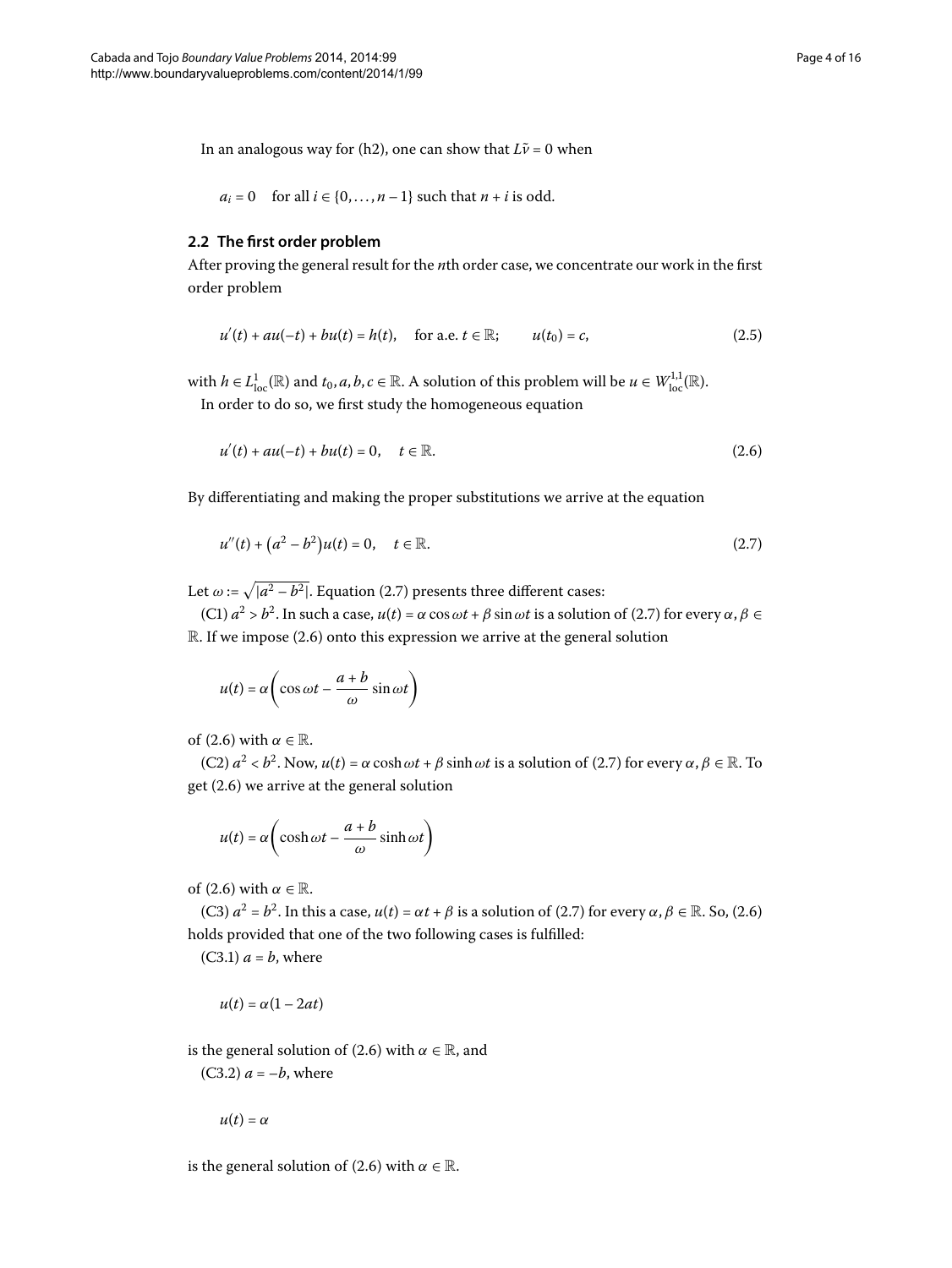Now, according to Theorem 2[.](#page-1-2)1, we denote  $\tilde{u}$ ,  $\tilde{v}$  satisfying

<span id="page-4-2"></span><span id="page-4-1"></span>
$$
\tilde{u}'(t) + a\tilde{u}(-t) + b\tilde{u}(t) = 0, \qquad \tilde{u}(0) = 1,
$$
\n(2.8)

$$
\tilde{\nu}'(t) - a\tilde{\nu}(-t) + b\tilde{\nu}(t) = 0, \qquad \tilde{\nu}(0) = 1.
$$
\n(2.9)

<span id="page-4-0"></span>Observe that  $\tilde{u}$  and  $\tilde{v}$  can be obtained from the explicit expressions of the cases (C1)-(C3) by taking  $\alpha = 1$ .

**Remark 2.2** Note that if  $u$  is in the case (C3.1),  $v$  is in the case (C3.2) and *vice versa*.

We have now the following properties of functions  $\tilde{u}$  and  $\tilde{v}$ .

**Lemma 2.2** For every  $t, s \in \mathbb{R}$ , the following properties hold.

- (I)  $\tilde{u}_e \equiv \tilde{v}_e$ ,  $\tilde{u}_o \equiv k\tilde{v}_o$  *for some real constant k a.e.*, (II)  $\tilde{u}_e(s)\tilde{v}_e(t) = \tilde{u}_e(t)\tilde{v}_e(s), \tilde{u}_o(s)\tilde{v}_o(t) = \tilde{u}_o(t)\tilde{v}_o(s),$ (III)  $\tilde{u}_e \tilde{v}_e - \tilde{u}_o \tilde{v}_o \equiv 1$ ,
- $(\text{IV})$   $\tilde{u}(s)\tilde{v}(-s) + \tilde{u}(-s)\tilde{v}(s) = 2[\tilde{u}_e(s)\tilde{v}_e(s) \tilde{u}_o(s)\tilde{v}_o(s)] = 2.$

*Proof* (I) and (III) can be checked by inspection of the different cases. (II) is a direct consequence of (I). (IV) is obtained from the definition of even and odd parts and (III).  $\Box$ 

Now, Theorem 2[.](#page-1-2)1 has the following corollary.

**Corollary 2.3** Problem (2.5) has a unique solution if and only if  $\tilde{u}(t_0) \neq 0$ .

*Proof* Considering Lemma 2[.](#page-4-0)2(III),  $\tilde{u}$  and  $\tilde{v}$ , defined as in (2.8) and (2.9), respectively, sat-isfy the hypothesis of Theorem 2[.](#page-1-2)1, (h1), therefore a solution exists.

Now, assume  $w_1$  and  $w_2$  are two solutions of (2.5). Then  $w_2 - w_1$  is a solution of (2.6). Hence,  $w_2 - w_1$  is of one of the forms covered in the cases (C1)-(C3) and, in any case, a multiple of  $\tilde{u}$ , that is,  $w_2 - w_1 = \lambda \tilde{u}$  for some  $\lambda \in \mathbb{R}$ . Also, it is clear that  $(w_2 - w_1)(t_0) = 0$ , but we have  $\tilde{u}(t_0) \neq 0$  as a hypothesis, therefore  $\lambda = 0$  and  $w_1 = w_2$ [.](#page-3-2) This is, problem (2.5) has a unique solution.

Assume now that *w* is a solution of (2.5) and  $\tilde{u}(t_0) = 0$ . Then  $w + \lambda \tilde{u}$  is also a solution of (2.5) for every  $\lambda \in \mathbb{R}$ , which proves the result.  $\Box$ 

This last theorem raises an obvious question: In which circumstances  $\tilde{u}(t_0) \neq 0$ ? In order to answer this question, it is enough to study the cases  $(C1)-(C3)$ . We summarize this study in the following lemma, which can be checked easily.

**Lemma 2.4**  $\tilde{u}(t_0) = 0$  only in the following cases:

- *if*  $a^2 > b^2$  and  $t_0 = \frac{1}{\omega} \arctan \frac{\omega}{a+b} + k\pi$  for some  $k \in \mathbb{Z}$ ,
- *if*  $a^2 < b^2$ ,  $ab > 0$  and  $t_0 = \frac{1}{\omega}$  arctanh  $\frac{\omega}{a+b}$ ,
- *if*  $a = b$  *and*  $t_0 = \frac{1}{2a}$ .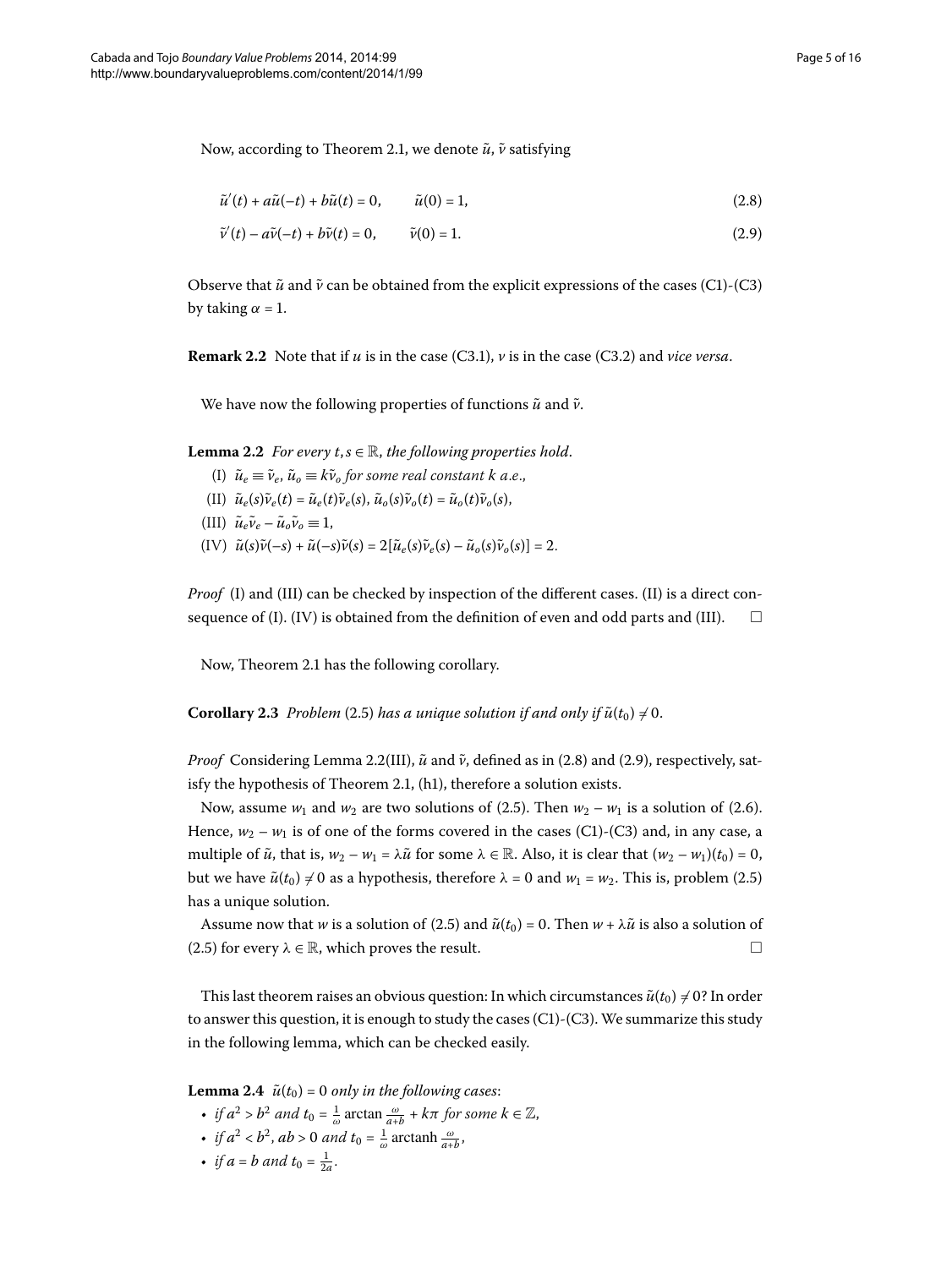**Definition 2.1** Let  $t_1, t_2 \in \mathbb{R}$ . We define the *oriented characteristic function* of the pair  $(t_1, t_2)$  as

$$
\chi_{t_1}^{t_2}(t) := \begin{cases} 1, & t_1 \leq t \leq t_2, \\ -1, & t_2 \leq t < t_1, \\ 0, & \text{otherwise.} \end{cases}
$$

**Remark 2.3** The previous definition implies that, for any given integrable function  $f$ :  $\mathbb{R} \to \mathbb{R}$ ,

$$
\int_{t_1}^{t_2} f(s) \, \mathrm{d} s = \int_{-\infty}^{\infty} \chi_{t_1}^{t_2}(s) f(s) \, \mathrm{d} s.
$$

Also,  $\chi_{t_1}^{t_2} = -\chi_{t_2}^{t_1}$ .

The following corollary gives the expression of the Green's function for problem (2.5).

**Corollary 2[.](#page-3-2)5** *Suppose*  $\tilde{u}(t_0) \neq 0$ *. Then the unique solution of problem* (2.5) *is given by* 

<span id="page-5-1"></span>
$$
u(t):=\int_{-\infty}^{\infty}G(t,s)h(s)\,\mathrm{d} s+\frac{c-\bar{u}(t_0)}{\tilde{u}(t_0)}\tilde{u}(t),\quad t\in\mathbb{R},
$$

*where*

$$
G(t,s) := \frac{1}{2} \left( \left[ \tilde{u}(-s)\tilde{v}(t) + \tilde{v}(-s)\tilde{u}(t) \right] \chi_0^t(s) + \left[ \tilde{u}(-s)\tilde{v}(t) - \tilde{v}(-s)\tilde{u}(t) \right] \chi_{-t}^0(s) \right), \quad t, s \in \mathbb{R}.
$$
\n(2.10)

*Proof* First observe that *G*(*t*, ·) is bounded and of compact support for every fixed *t*  $\in \mathbb{R}$ , so the integral  $\int_{-\infty}^{\infty} G(t,s)h(s) ds$  is well defined. It is not difficult to verify, for any  $t \in \mathbb{R}$ , the following equalities:

<span id="page-5-0"></span>
$$
u'(t) - \frac{c - \bar{u}(t_0)}{\tilde{u}(t_0)} \tilde{u}'(t) = \frac{1}{2} \left( \frac{d}{dt} \int_0^t \left[ \tilde{u}(-s)\tilde{v}(t) + \tilde{v}(-s)\tilde{u}(t) \right] h(s) ds + \frac{d}{dt} \int_{-t}^0 \left[ \tilde{u}(-s)\tilde{v}(t) - \tilde{v}(-s)\tilde{u}(t) \right] h(s) ds \right) = \frac{1}{2} \left( \frac{d}{dt} \int_0^t \left[ \tilde{u}(-s)\tilde{v}(t) + \tilde{v}(-s)\tilde{u}(t) \right] h(s) ds + \frac{d}{dt} \int_0^t \left[ \tilde{u}(s)\tilde{v}(t) - \tilde{v}(s)\tilde{u}(t) \right] h(-s) ds \right) = h(t) + \frac{1}{2} \left( \int_0^t \left[ \tilde{u}(-s)\tilde{v}'(t) + \tilde{v}(-s)\tilde{u}'(t) \right] h(s) ds + \int_0^t \left[ \tilde{u}(s)\tilde{v}'(t) - \tilde{v}(s)\tilde{u}'(t) \right] h(-s) ds \right).
$$
(2.11)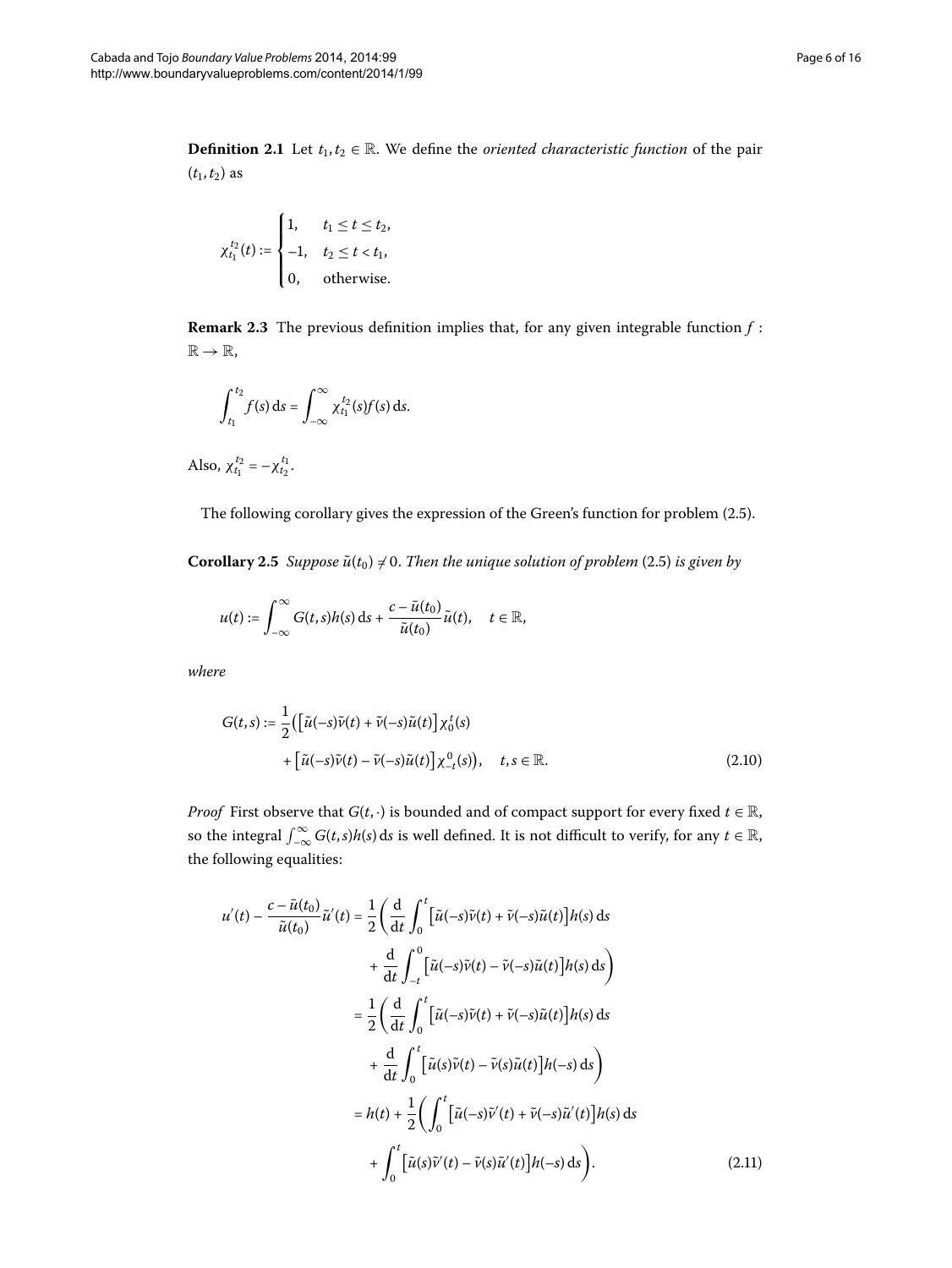On the other hand,

$$
a\left[u(-t) - \frac{c - \bar{u}(t_0)}{\bar{u}(t_0)}\tilde{u}(-t)\right] + b\left[u(t) - \frac{c - \bar{u}(t_0)}{\bar{u}(t_0)}\tilde{u}(t)\right]
$$
  
\n
$$
= \frac{1}{2}a\int_0^{-t} \left(\left[\tilde{u}(-s)\tilde{v}(-t) + \tilde{v}(-s)\tilde{u}(-t)\right]h(s) + \left[\tilde{u}(s)\tilde{v}(-t) - \tilde{v}(s)\tilde{u}(-t)\right]h(-s)\right)ds
$$
  
\n
$$
+ \frac{1}{2}b\int_0^t \left(\left[\tilde{u}(-s)\tilde{v}(t) + \tilde{v}(-s)\tilde{u}(t)\right]h(s) + \left[\tilde{u}(s)\tilde{v}(t) - \tilde{v}(s)\tilde{u}(t)\right]h(-s)\right)ds
$$
  
\n
$$
= -\frac{1}{2}a\int_0^t \left(\left[\tilde{u}(s)\tilde{v}(-t) + \tilde{v}(s)\tilde{u}(-t)\right]h(-s) + \left[\tilde{u}(-s)\tilde{v}(-t) - \tilde{v}(-s)\tilde{u}(-t)\right]h(s)\right)ds
$$
  
\n
$$
+ \frac{1}{2}b\int_0^t \left(\left[\tilde{u}(-s)\tilde{v}(t) + \tilde{v}(-s)\tilde{u}(t)\right]h(s) + \left[\tilde{u}(s)\tilde{v}(t) - \tilde{v}(s)\tilde{u}(t)\right]h(-s)\right)ds
$$
  
\n
$$
= \frac{1}{2}\int_0^t (-a\left[\tilde{u}(s)\tilde{v}(-t) - \tilde{v}(-s)\tilde{u}(-t)\right] + b\left[\tilde{u}(-s)\tilde{v}(t) + \tilde{v}(-s)\tilde{u}(t)\right])h(s)ds
$$
  
\n
$$
+ \frac{1}{2}\int_0^t (-a\left[\tilde{u}(s)\tilde{v}(-t) + \tilde{v}(s)\tilde{u}(-t)\right] + b\left[\tilde{u}(s)\tilde{v}(t) - \tilde{v}(s)\tilde{u}(t)\right])h(-s)ds
$$
  
\

Thus, adding (2[.](#page-6-0)11) and (2.12), it is clear that  $u'(t) + au(-t) + bu(t) = h(t)$ .

We now check the initial condition:

$$
u(t_0) = c - \bar{u}(t_0) + \frac{1}{2} \int_0^{t_0} \left( \left[ \tilde{u}(-s)\tilde{v}(t_0) + \tilde{v}(-s)\tilde{u}(t_0) \right] h(s) + \left[ \tilde{u}(s)\tilde{v}(t_0) - \tilde{v}(s)\tilde{u}(t_0) \right] h(-s) \right) ds.
$$

Using the construction of the solution provided in Theorem 2[.](#page-1-2)1, it is an easy exercise to check that

$$
\bar{u}(t) = \frac{1}{2} \int_0^t \left( \left[ \tilde{u}(-s)\tilde{v}(t) + \tilde{v}(-s)\tilde{u}(t) \right] h(s) + \left[ \tilde{u}(s)\tilde{v}(t) - \tilde{v}(s)\tilde{u}(t) \right] h(-s) \right) ds \quad \forall t \in \mathbb{R},
$$

which proves the result.

Denote now by  $G_{a,b}$  the Green's function for problem (2.5) with coefficients  $a$  and  $b$ . The following lemma is analogous to  $[18, Lemma 4.1].$  $[18, Lemma 4.1].$  $[18, Lemma 4.1].$ 

**Lemma 2.6**  $G_{a,b}(t,s) = -G_{-a,-b}(-t,-s)$ , for all  $t,s \in I$ .

*Proof* Let  $u(t) := \int_{-\infty}^{\infty} G_{a,b}(t,s)h(s) ds$  be a solution to  $u'(t) + au(-t) + bu(t) = h(t)$ . Let  $v(t) :=$  $-u(-t)$ . Then  $v'(t) - av(-t) - bv(t) = h(-t)$ , and therefore  $v(t) = \int_{-\infty}^{\infty} G_{-a,-b}(t,s)h(-s) ds$ . On

<span id="page-6-0"></span> $\Box$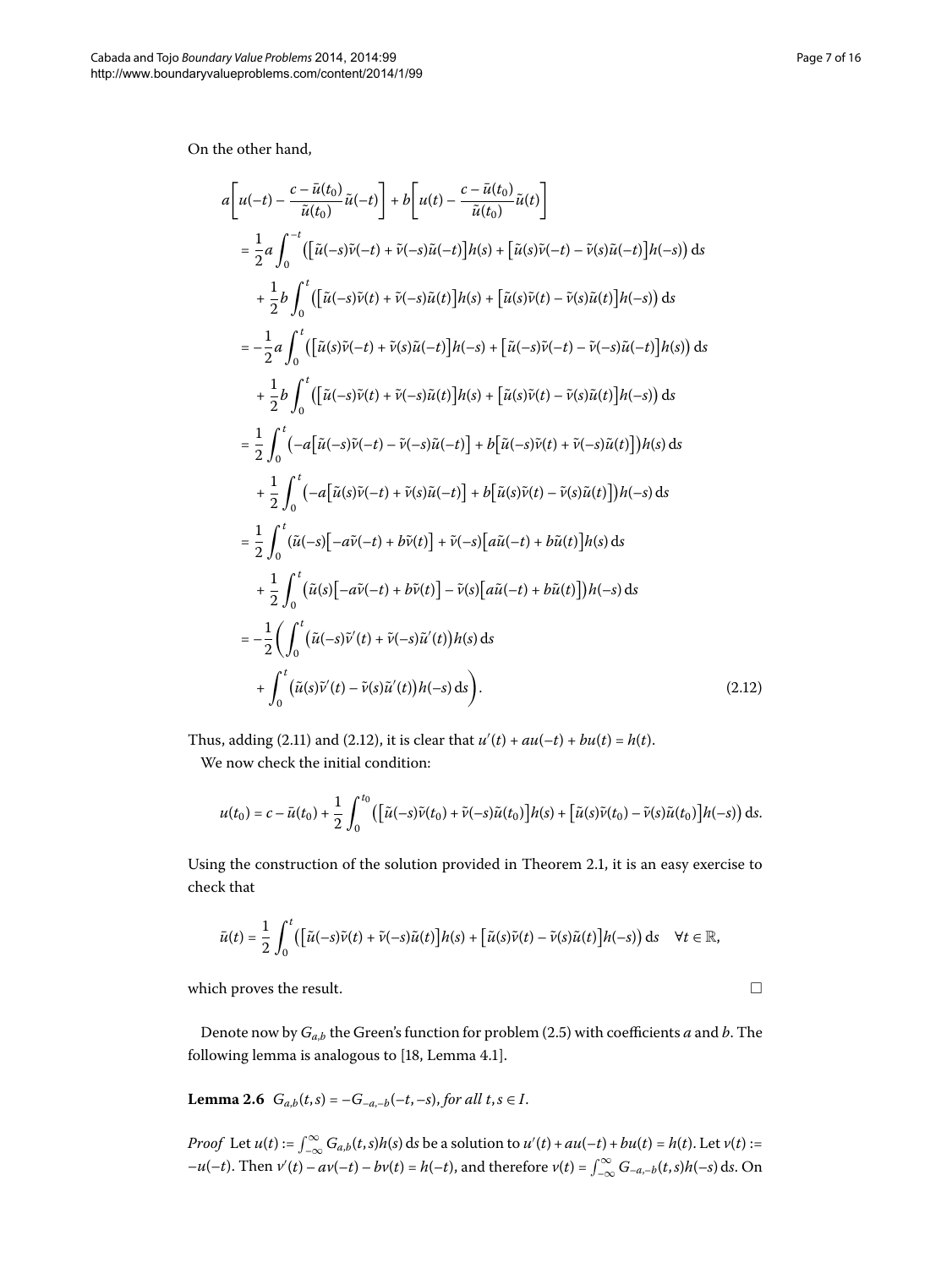the other hand, by definition of *v*,

$$
v(t)=-\int_{-\infty}^{\infty}G_{a,b}(-t,s)h(s)\,\mathrm{d}s=-\int_{-\infty}^{\infty}G_{a,b}(-t,-s)h(-s)\,\mathrm{d}s,
$$

<span id="page-7-0"></span>therefore we can conclude that  $G_{a,b}(t,s) = -G_{-a,-b}(-t,-s)$  for all  $t,s \in I$ .

As a consequence of the previous result, we arrive at the following immediate conclusion.

**Corollary 2.7**  $G_{a,b}$  *is positive if and only if*  $G_{-a,-b}$  *is negative on*  $I^2$ .

# **3 Sign of the Green's function**

In this section we use the above obtained expressions to obtain the explicit expression of the Green's function, depending on the values of the constants *a* and *b*. Moreover, we study the sign of the function and deduce suitable comparison results.

We separate the study in three cases, taking into consideration the expression of the general solution of  $(2.6)$ .

#### **3.1 The case (C1)**

Now, assume the case (C1), *i[.](#page-5-1)e.*,  $a^2 > b^2$ . Using (2.10), we get the following expression of *G* for this situation:

$$
G(t,s) = \left[\cos(\omega(s-t)) + \frac{b}{\omega}\sin(\omega(s-t))\right] \chi_0^t(s) + \frac{a}{\omega}\sin(\omega(s+t)) \chi_{-t}^0(s),
$$

which we can rewrite as

<span id="page-7-3"></span><span id="page-7-2"></span><span id="page-7-1"></span>
$$
\int \cos \omega (s-t) + \frac{b}{\omega} \sin \omega (s-t), \qquad 0 \le s \le t,
$$
\n(3.1a)

$$
-\cos\omega(s-t)-\frac{b}{\omega}\sin\omega(s-t), \quad t \le s \le 0,
$$
\n(3.1b)

$$
G(t,s) = \begin{cases} \frac{a}{\omega} \sin \omega (s+t), & -t \le s \le 0, \end{cases}
$$
 (3.1c)

$$
-\frac{a}{\omega}\sin\omega(s+t), \qquad 0 \le s \le -t, \qquad (3.1d)
$$

 $\vert$ <sub>0</sub>  $otherwise.$  (3.1e)

Studying the expression of *G* we can obtain maximum and anti-maximum principles. In order to do this, we will be interested in those maximal strips (in the sense of inclusion) of the kind  $[\alpha, \beta] \times \mathbb{R}$  where *G* does not change sign depending on the parameters.

So, we are in a position to study the sign of the Green's function in the different triangles of definition. The result is the following.

**Lemma 3.1** Assume  $a^2 > b^2$  and define

$$
\eta(a,b):=\begin{cases} \frac{1}{\sqrt{a^2-b^2}}\arctan\frac{\sqrt{a^2-b^2}}{b},\quad&\text{if }b>0,\\ \frac{\pi}{2|a|},\quad&\text{if }b=0,\\ \frac{1}{\sqrt{a^2-b^2}}(\arctan\frac{\sqrt{a^2-b^2}}{b}+\pi),&\text{if }b<0.\end{cases}
$$

*Then the Green's function of problem* (2.5) *is*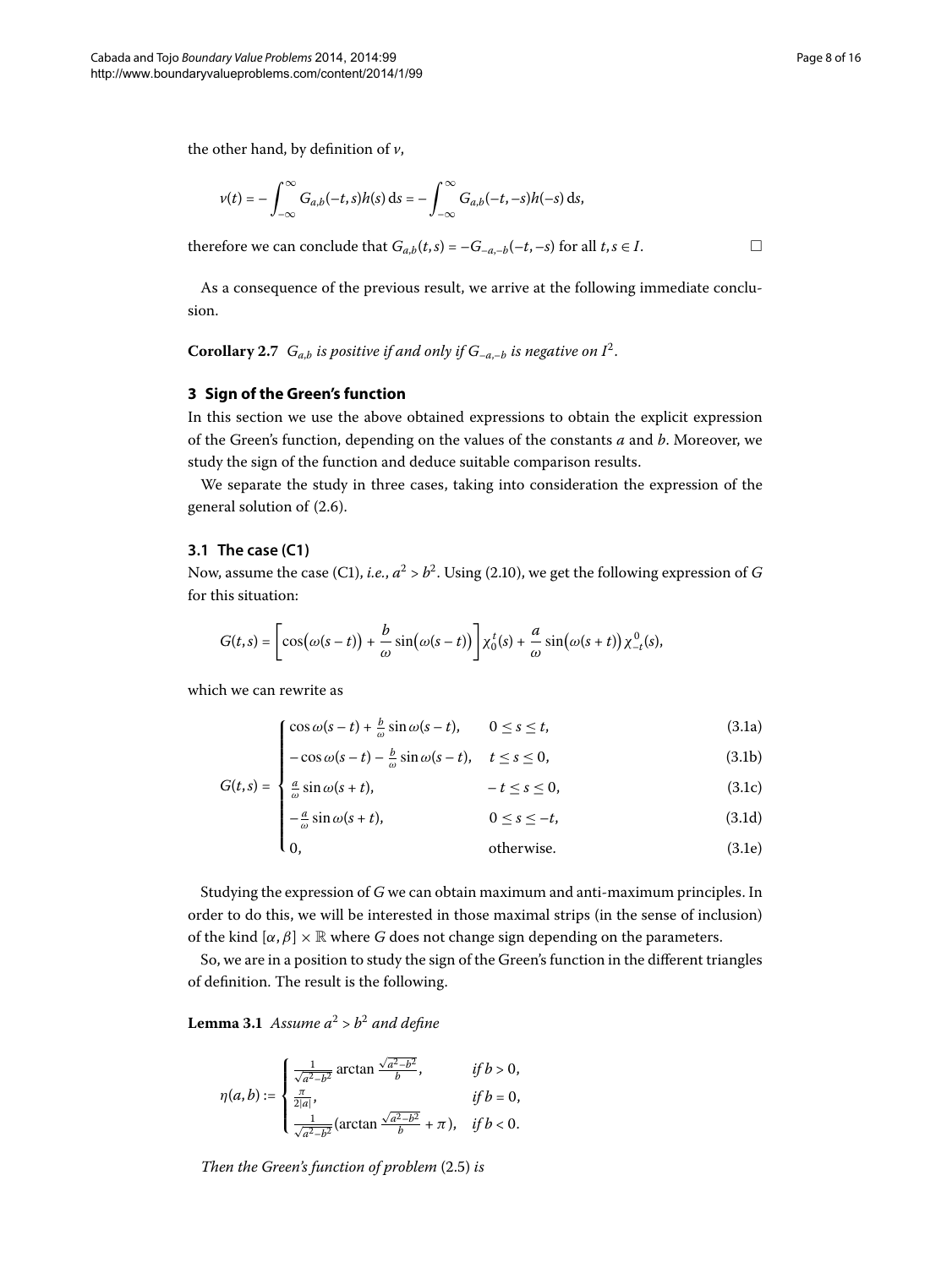• *negative on*  $\{(t, s), t < s < 0\}$  *if and only if*  $t \in (-\eta(a, -b), 0)$ .

*If a*  $> 0$ *, the Green's function of problem* (2.5) *is* 

- *positive on*  $\{(t, s), -t < s < 0\}$  *if and only if*  $t \in (0, \pi/\sqrt{a^2 b^2})$ ,
- *positive on*  $\{(t, s), 0 < s < -t\}$  *if and only if*  $t \in (-\pi/\sqrt{a^2 b^2}, 0)$ ,

and, if  $a < 0$ , the Green's function of problem  $(2.5)$  is

- *negative on*  $\{(t, s), -t < s < 0\}$  *if and only if*  $t \in (0, \pi/\sqrt{a^2 b^2})$ ,
- *negative on*  $\{(t, s), 0 < s < -t\}$  *if and only if*  $t \in (-\pi/\sqrt{a^2 b^2}, 0)$ .

<span id="page-8-0"></span>*Proof* For  $0 < b < a$ , the argument of the sin in (3.1c) is positive, so (3.1c) is positive for  $t < \pi/\omega$ . On the other hand, it is easy to check that (3.1a) is positive as long as  $t < \eta(a, b)$ .

The rest of the proof continues similarly.  $\Box$ 

As a corollary of the previous result we obtain the following one.

**Lemma 3.2** Assume  $a^2 > b^2$ . Then we have the following:

- *if*  $a > 0$ , the Green's function of problem (2.5) is non-negative on  $[0, \eta(a, b)] \times \mathbb{R}$ ,
- *if*  $a < 0$ , the Green's function of problem (2.5) is non-positive on  $[-\eta(a, -b), 0] \times \mathbb{R}$ ,
- the Green's function of problem (2.5) changes sign in any other strip not a subset of the *aforementioned*.

*Proof* The proof follows from the previous result together with the fact that

$$
\eta(a,b) \leq \frac{\pi}{2\omega} < \frac{\pi}{\omega}.\tag{}
$$

**Remark 3.1** Realize that the rectangles defined in the previous lemma are optimal in the sense that *G* changes sign in a bigger rectangle. The same observation applies to similar results we will prove for the other cases. This fact implies that we cannot have maximum or anti-maximum principles on bigger intervals for the solution, something that is widely known and which the following results, together with Example 3.4, illustrate.

Since  $G(t, 0)$  changes sign at  $t = \eta(a, b)$ , it is immediate to verify that, by defining function  $h_{\epsilon}(s) = 1$  for all  $s \in (-\epsilon, \epsilon)$  and  $h_{\epsilon}(s) = 0$  otherwise, we have a solution of problem (2.5) that crosses the 0 line as close to the right of  $\eta(a, b)$  as necessary. So the estimates are optimal for this case.

However, one can study problems with particular non-homogeneous part *h* for which the solution crosses 0 for a bigger interval. This is showed in the following example.

**Example 3.1** Consider the problem  $x'(t) - 5x(-t) + 4x(t) = \cos^2 3t$ ,  $x(0) = 0$ . Clearly, we are in the case  $(C1)$ . For this problem,

$$
\bar{u}(t) := \int_0^t \left[ \cos(3(s-t)) + \frac{4}{3} \sin(3(s-t)) \right] \cos^2 3s \, ds - \frac{5}{3} \int_{-t}^0 \sin(3(s+t)) \, ds
$$

$$
= \frac{1}{18} (6 \cos 3t + 3 \cos 6t + 2 \sin 3t + 2 \sin 6t - 9).
$$

 $\bar{u}(0) = 0$ , so  $\bar{u}$  is the solution of our problem.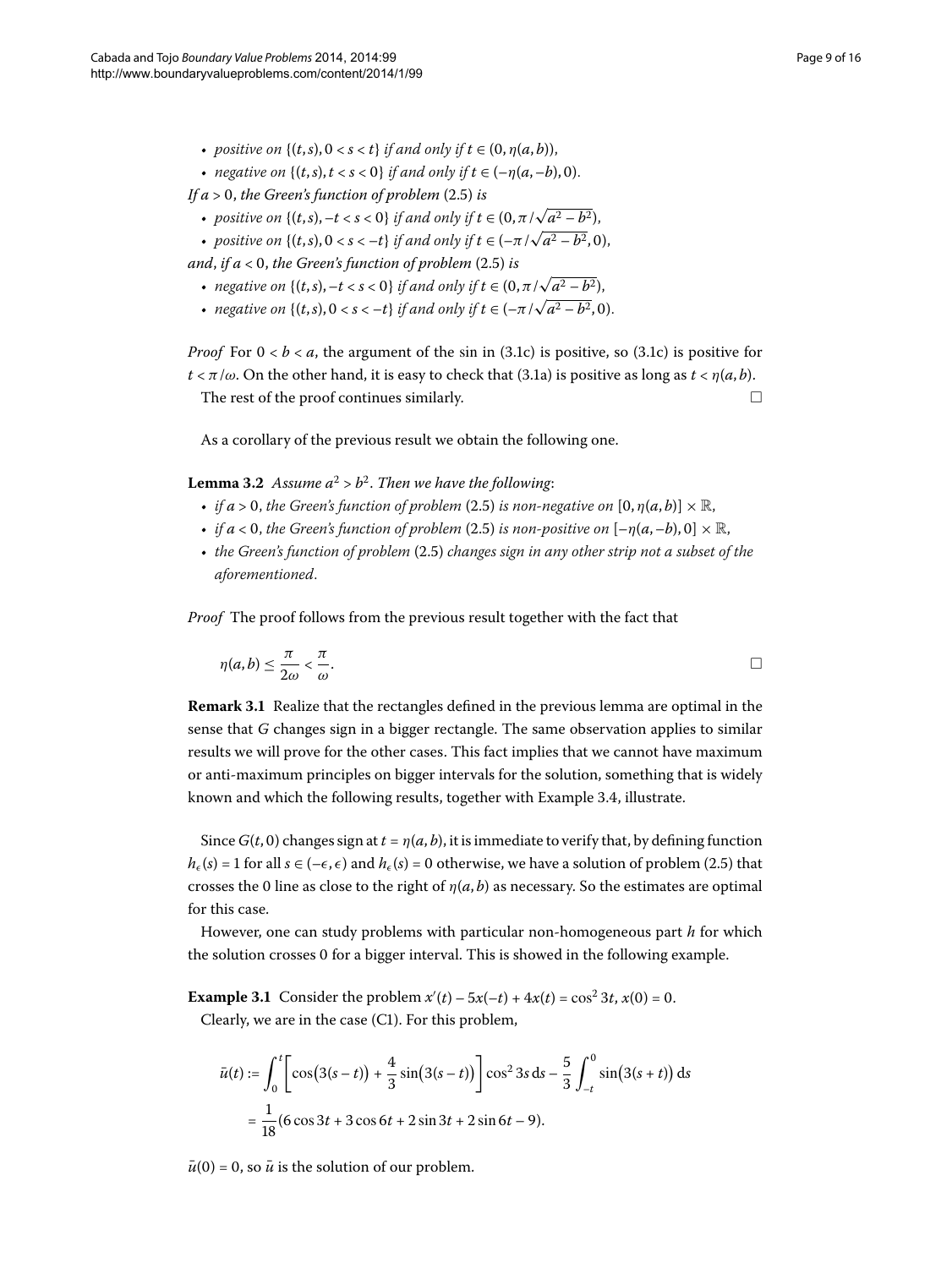<span id="page-9-0"></span>

Studying  $\bar{u}$ , we can arrive at the conclusion that  $\bar{u}$  is non-negative in the interval [0,  $\gamma$ ], being zero at both ends of the interval and

$$
\gamma = \frac{1}{3} \arccos\left(\frac{1}{39} \left[\sqrt[3]{47,215 - 5,265\sqrt{41}} + \sqrt[3]{5(9,443 + 1,053\sqrt{41})} - 35\right]\right)
$$
  
= 0.201824....

Also,  $\bar{u}(t) < 0$  for  $t = \gamma + \epsilon$  with  $\epsilon \in \mathbb{R}^+$  sufficiently small. Furthermore, the solution is periodic of period  $2\pi/3$  (see Figure 1[\)](#page-9-0).

If we use Lemma 3[.](#page-8-0)2, we find that, *a priori*,  $\bar{u}$  is non-positive on  $[-4/15, 0]$  which we know is true by the study we have done of  $\bar{u}$ , but this estimate is, as expected, far from the interval  $[\gamma - 1, 0]$  in which  $\bar{u}$  is non-positive. This does not contradict the optimality of the *a priori* estimate, as we have showed before, some other examples could be found for which the interval where the solution has constant is arbitrarily close to the one given by the *a priori* estimate.

#### **3.2 The case (C2)**

We study here the case  $(C2)$ . In this case, it is clear that

$$
G(t,s)=\left[\cosh\bigl(\omega(s-t)\bigr)+\frac{b}{\omega}\sinh\bigl(\omega(s-t)\bigr)\right]\chi_0^t(s)+\frac{a}{\omega}\sinh\bigl(\omega(s+t)\bigr)\chi_{-t}^0(s),
$$

which we can rewrite as

<span id="page-9-4"></span><span id="page-9-3"></span><span id="page-9-2"></span><span id="page-9-1"></span>
$$
\int \cosh \omega (s-t) + \frac{b}{\omega} \sinh \omega (s-t), \qquad 0 \le s \le t,
$$
\n(3.2a)

$$
\begin{cases}\n-\cosh \omega (s-t) - \frac{b}{\omega} \sinh \omega (s-t), & t \le s \le 0, \\
a \sinh \omega (s+t) & t \le s \le 0\n\end{cases}
$$
\n(3.2b)

$$
G(t,s) = \begin{cases} \frac{a}{\omega} \sinh \omega (s+t), & -t \le s \le 0, \end{cases}
$$
 (3.2c)

$$
-\frac{a}{\omega}\sinh\omega(s+t), \qquad 0 \le s \le -t,\tag{3.2d}
$$

 $\mathbf{a}$  $otherwise.$  (3.2e)

Studying the expression of *G* we can obtain maximum and anti-maximum principles.With this information, we can state the following lemma.

**Lemma 3.3** Assume  $a^2 < b^2$  and define

$$
\sigma(a,b) := \frac{1}{\sqrt{b^2 - a^2}} \operatorname{arctanh} \frac{\sqrt{b^2 - a^2}}{b}.
$$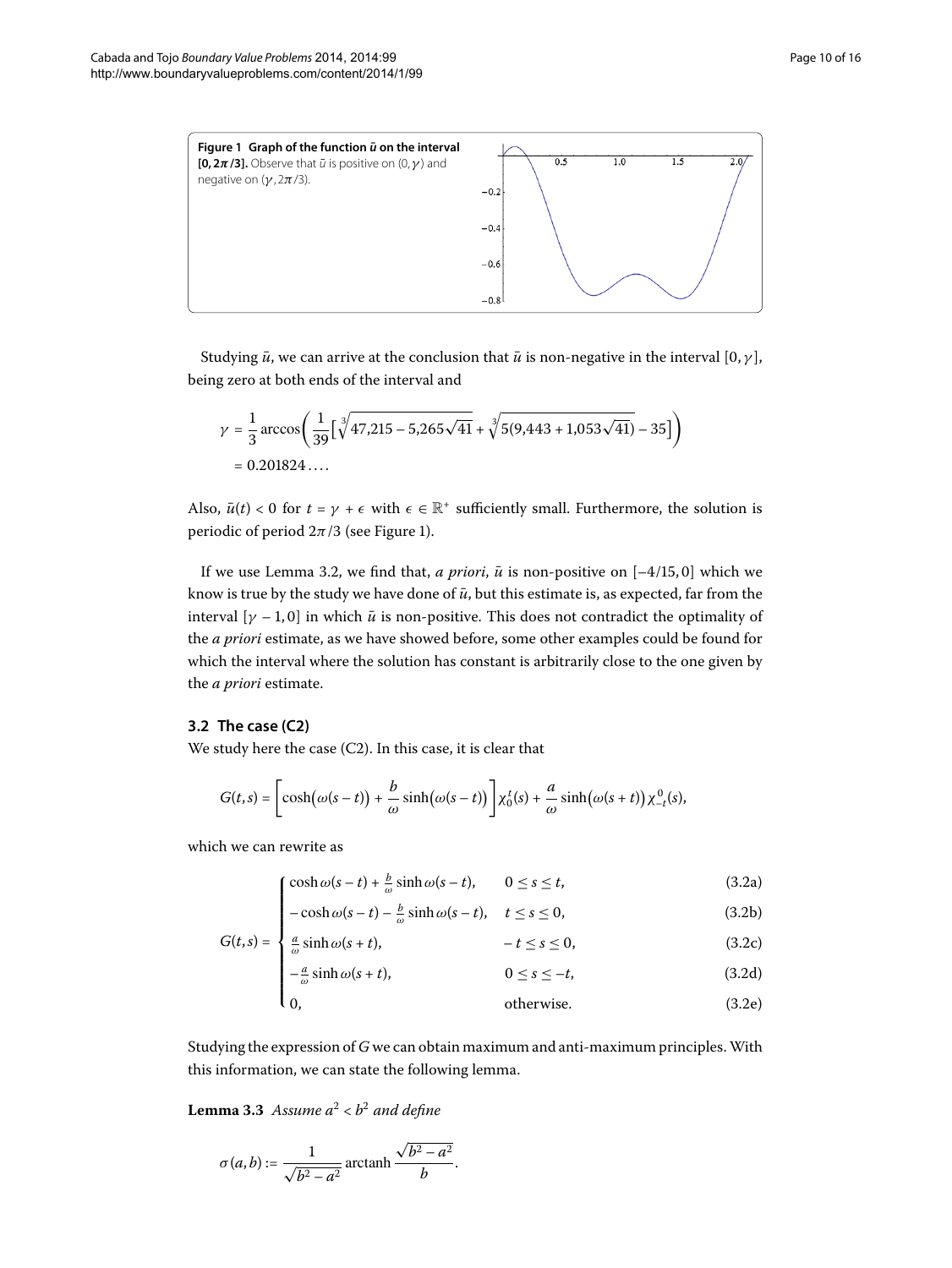*Then we have the following*:

- *if*  $a > 0$ , the Green's function of problem (2.5) is positive on  $\{(t, s), -t < s < 0\}$  and  $\{(t,s), 0 < s < -t\},\$
- *if*  $a < 0$ , the Green's function of problem (2.5) is negative on  $\{(t, s), -t < s < 0\}$  and  $\{(t,s), 0 < s < -t\},\$
- *if*  $b > 0$ , the Green's function of problem (2.5) is negative on  $\{(t, s), t < s < 0\}$ ,
- *if*  $b > 0$ , the Green's function of problem (2.5) is positive on  $\{(t, s), 0 < s < t\}$  if and only if  $t \in (0, \sigma(a, b)),$
- *if*  $b < 0$ , the Green's function of problem (2.5) is positive on  $\{(t, s), 0 < s < t\}$ ,
- *if*  $b < 0$ , the Green's function of problem (2.5) is negative on  $\{(t, s), t < s < 0\}$  if and only if  $t \in (\sigma(a, b), 0).$

<span id="page-10-1"></span>*Proof* For  $0 < a < b$ , he argument of the sinh in (3.1d) is negative, so (3.2d) is positive. The argument of the sinh in  $(3.1c)$  is positive, so  $(3.2c)$  is positive. It is easy to check that  $(3.2a)$ is positive as long as  $t < \sigma(a, b)$ .

On the other hand,  $(3.2b)$  is always negative.

The rest of the proof continues similarly.  $\Box$ 

<span id="page-10-0"></span>

As a corollary of the previous result we obtain the following one.

# **Lemma 3.4** *Assume*  $a^2 < b^2$ *. Then we have the following.*

- *if*  $0 < a < b$ , the Green's function of problem (2.5) is non-negative on  $[0, \sigma(a, b)] \times \mathbb{R}$ ,
- *if*  $b < -a < 0$ , the Green's function of problem (2[.](#page-3-2)5) is non-negative on  $[0, +\infty) \times \mathbb{R}$ ,
- *if*  $b < a < 0$ , the Green's function of problem (2.5) is non-positive on  $[\sigma(a, b), 0] \times \mathbb{R}$ ,
- *if*  $b > -a > 0$ , the Green's function of problem (2[.](#page-3-2)5) is non-positive on  $(-\infty, 0] \times \mathbb{R}$ ,
- the Green's function of problem (2.5) changes sign in any other strip not a subset of the *aforementioned*.

# **Example 3.2** Consider the problem

$$
x'(t) + \lambda x(-t) + 2\lambda x(t) = e^t, \qquad x(1) = c \tag{3.3}
$$

with  $\lambda > 0$ .

Clearly, we are in the case  $(C2)$ ,

$$
\sigma(\lambda, 2\lambda) = \frac{1}{\lambda\sqrt{3}}\ln[7 + 4\sqrt{3}] = \frac{1}{\lambda} \cdot 1.52069\dots
$$

If  $\lambda \neq 1/\sqrt{3}$ , then

$$
\bar{u}(t) := \int_0^t \left[ \cosh(\lambda \sqrt{3}(s-t)) + \frac{2}{\sqrt{3}} \sinh(\lambda \sqrt{3}(s-t)) \right] e^s ds
$$
  
+ 
$$
\frac{1}{\sqrt{3}} \int_{-t}^0 \sinh(\omega(s+t)) e^s ds
$$
  
= 
$$
\frac{1}{3\lambda^2 - 1} [(\lambda - 1)(\sqrt{3}\sinh(\sqrt{3}\lambda t) - \cosh(\sqrt{3}\lambda t)) + (2\lambda - 1)e^t - \lambda e^{-t}],
$$
  

$$
\tilde{u}(t) = \cosh(\lambda \sqrt{3}t) - \sqrt{3}\sinh(\lambda \sqrt{3}t).
$$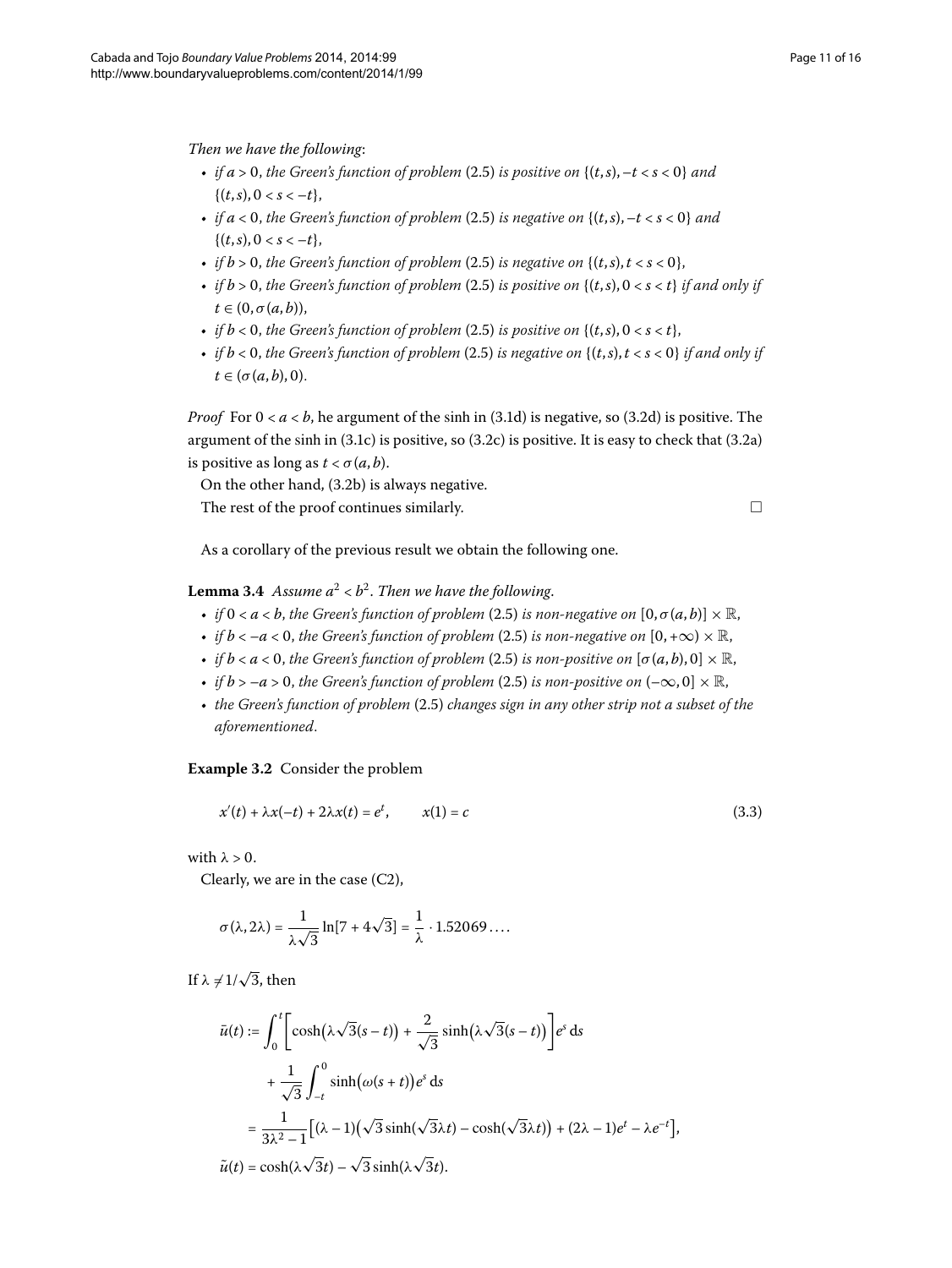With these equalities, it is straightforward to construct the unique solution *w* of problem (3.3). For instance, in the case  $\lambda = c = 1$ ,

$$
\bar{u}(t)=\sinh(t),
$$

and

$$
w(t) = \sinh t + \frac{1 - \sinh 1}{\cosh(\lambda \sqrt{3}) - \sqrt{3} \sinh(\lambda \sqrt{3})} \left(\cosh(\lambda \sqrt{3}t) - \sqrt{3} \sinh(\lambda \sqrt{3}t)\right).
$$

Observe that for  $\lambda = 1$ ,  $c = \sinh 1$ ,  $w(t) = \sinh t$ [.](#page-10-1) Lemma 3.4 guarantees the non-negativity of *w* on  $[0, 1.52069...]$ , but it is clear that the solution *w* is positive on the whole positive real line.

#### **3.3 The case (C3)**

We study here the case (C3) for  $a = b$ . In this case, it is clear that

$$
G(t,s) = [1 + a(s-t)] \chi_0^t(s) + a(s+t) \chi_{-t}^0(s),
$$

which we can rewrite as

$$
G(t,s) = \begin{cases} 1 + a(s-t), & 0 \le s \le t, \\ -1 - a(s-t), & t \le s \le 0, \\ a(s+t), & -t \le s \le 0, \\ -a(s+t), & 0 \le s \le -t, \\ 0, & \text{otherwise.} \end{cases}
$$

Studying the expression of *G* we can obtain maximum and anti-maximum principles.With this information, we can prove the following lemma as we did with the analogous ones for cases  $(C1)$  and  $(C2)$ .

**Lemma 3.5** Assume  $a = b$ . Then, if  $a > 0$ , the Green's function of problem (2.5) is

- *positive on*  $\{(t, s), -t < s < 0\}$  *and*  $\{(t, s), 0 < s < -t\}$ ,
- *negative on*  $\{(t,s), t < s < 0\}$ ,
- *positive on*  $\{(t,s), 0 < s < t\}$  *if and only if*  $t \in (0,1/a)$ ,
- <span id="page-11-0"></span>*and, if a* < 0*, the Green's function of problem* (2.5) *is* 
	- *negative on*  $\{(t, s), -t < s < 0\}$  and  $\{(t, s), 0 < s < -t\}$ ,
	- *positive on*  $\{(t, s), 0 < s < t\},\$
	- *negative on*  $\{(t, s), t < s < 0\}$  *if and only if*  $t \in (1/a, 0)$ .

As a corollary of the previous result we obtain the following one.

# **Lemma 3.6** Assume  $a = b$ . Then we have the following:

- *if*  $0 < a$ , the Green's function of problem (2.5) is non-negative on  $[0,1/a] \times \mathbb{R}$ ,
- *if*  $a < 0$ , the Green's function of problem (2.5) is non-positive on  $[1/a, 0] \times \mathbb{R}$ ,
- the Green's function of problem (2.5) changes sign in any other strip not a subset of the *aforementioned*.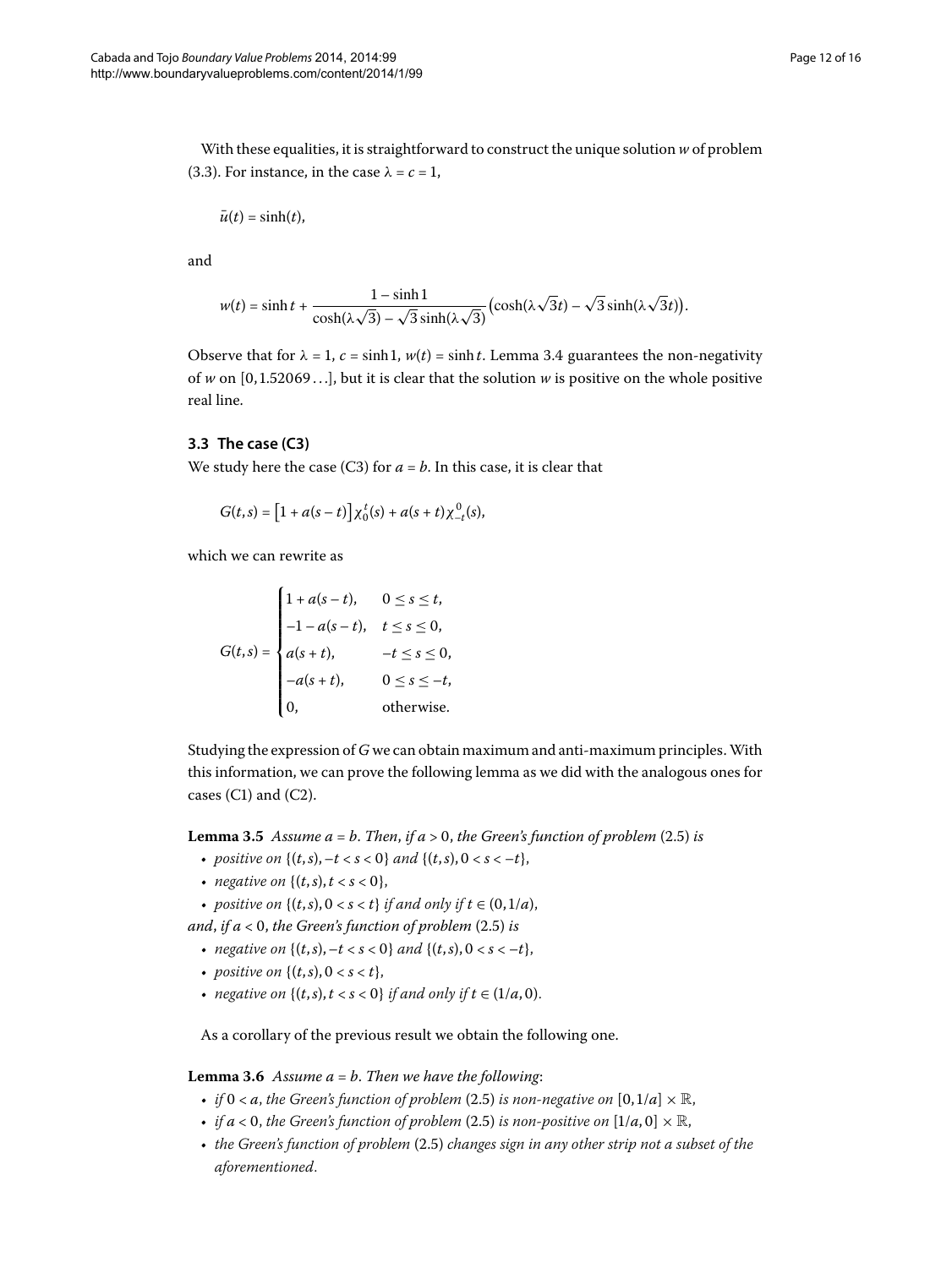For this particular case we have another way of computing the solution to the problem.

**Proposition 3.7** Let  $a = b$  and assume  $2at_0 \neq 1$ . Let  $H(t) := \int_{t_0}^t h(s) ds$  and  $H(t) :=$  $\int_{t_0}^t H(s) \, \mathrm{d}s$ . *Then problem* (2.5) *has a unique solution given by* 

$$
u(t) = H(t) - 2aH_0(t) + \frac{2at - 1}{2at_0 - 1}c.
$$

*Proof* The equation is satisfied, since

$$
u'(t) + a(u(t) + u(-t)) = u'(t) + 2au_e(t)
$$
  
=  $h(t) - 2aH_e(t) + \frac{2ac}{2at_0 - 1} + 2aH_e(t) - \frac{2ac}{2at_0 - 1} = h(t).$ 

The initial condition is also satisfied for, clearly,  $u(t_0) = c$ .  $\Box$ 

**Example 3.3** Consider the problem  $x'(t) + \lambda(x(t) - x(-t)) = |t|^p$ ,  $x(0) = 1$  for  $\lambda, p \in \mathbb{R}$ ,  $p >$ –1. For  $p \in (-1,0)$  we have a singularity at 0. We can apply the theory in order to get the solution

<span id="page-12-1"></span>
$$
u(t) = \frac{1}{p+1}t|t|^p + 1 - 2\lambda t,
$$

<span id="page-12-0"></span>where  $\bar{u}(t) = \frac{1}{p+1}t|t|^p$  and  $\tilde{u}(t) = 1 - 2\lambda t$ .  $\bar{u}$  is positive in  $(0, +\infty)$  and negative in  $(-\infty, 0)$ independently of  $\lambda$ , so the solution has better properties than the ones guaranteed by Lemma 3[.](#page-11-0)6.

The next example shows that the estimate is sharp.

**Example 3.4** Consider the problem

$$
u'_{\epsilon}(t) + u_{\epsilon}(t) + u_{\epsilon}(-t) = h_{\epsilon}(t), \quad t \in \mathbb{R}; \qquad u_{\epsilon}(0) = 0,
$$
\n(3.4)

where  $\epsilon \in \mathbb{R}$ ,  $h_{\epsilon}(t) = 12x(\epsilon - x)\chi_{[0,\epsilon]}(x)$  and  $\chi_{[0,\epsilon]}$  is the characteristic function of the interval  $[0, \epsilon]$ . Observe that  $h_{\epsilon}$  is continuous. By means of the expression of the Green's function for problem  $(3.4)$ , we see that its unique solution is given by

$$
u_{\epsilon}(t) = \begin{cases} -2\epsilon^3 t - \epsilon^4, & \text{if } t < -\epsilon, \\ -t^4 - 2\epsilon t^3, & \text{if } -\epsilon < t < 0, \\ t^4 - (4 + 2\epsilon)t^3 + 6\epsilon t^2, & \text{if } 0 < t < \epsilon, \\ -2\epsilon^3 t + 2\epsilon^3 + \epsilon^4, & \text{if } t > \epsilon. \end{cases}
$$

The *a priori* estimate on the solution tells us that  $u_{\epsilon}$  is non-negative at least in [0,1]. Studying the function  $u_{\epsilon}$  (see Figure 2[\)](#page-13-0), it is easy to check that  $u_{\epsilon}$  is zero at 0 and  $1 + \epsilon/2$ , positive in  $(-\infty, 1 + \epsilon/2) \setminus \{0\}$  and negative in  $(1 + \epsilon/2, +\infty)$ .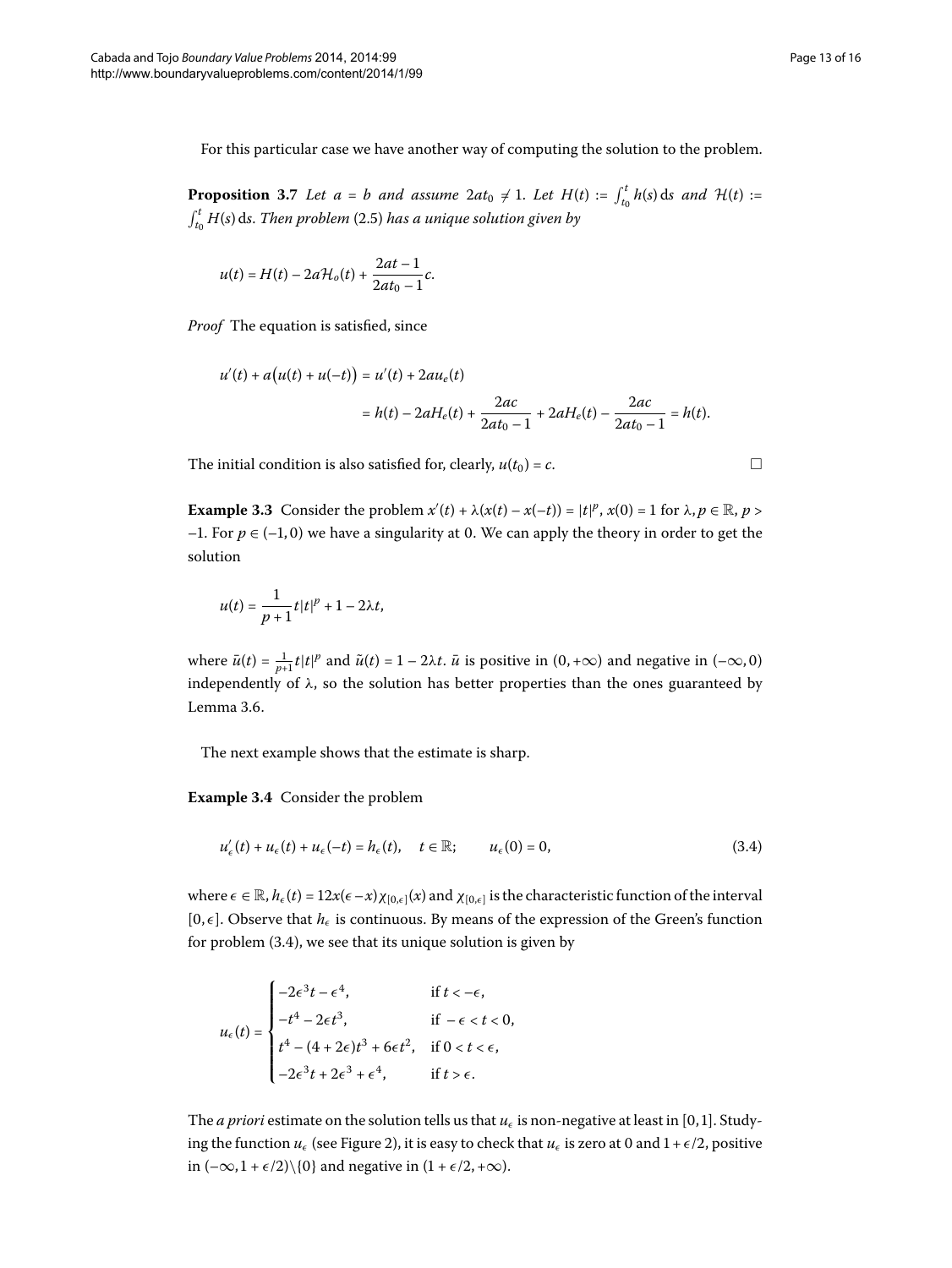<span id="page-13-0"></span>

The case  $(C3.2)$  is very similar,

$$
G(t,s) = \begin{cases} 1 + a(t-s), & 0 \le s \le t, \\ -1 - a(t-s), & t \le s \le 0, \\ a(s+t), & -t \le s \le 0, \\ -a(s+t), & 0 \le s \le -t, \\ 0, & \text{otherwise.} \end{cases}
$$

**Lemma 3.8** Assume  $a = -b$ . Then, if  $a > 0$ , the Green's function of problem (2.5) is

- *positive on*  $\{(t, s), -t < s < 0\}, \{(t, s), 0 < s < t\}$  *and*  $\{(t, s), 0 < s < -t\}$ ,
- *negative on*  $\{(t,s), t < s < 0\}$  *if and only if*  $t \in (-1/a, 0)$ ,

<span id="page-13-1"></span>*and, if a* > 0*, the Green's function of problem*  $(2.5)$  *is* 

- *negative on*  $\{(t, s), -t < s < 0\}, \{(t, s), t < s < 0\}$  and  $\{(t, s), 0 < s < -t\}$ ,
- *positive on*  $\{(t, s), 0 < s < t\}$  *if and only if*  $t \in (0, -1/a)$ .

As a corollary of the previous result we obtain the following one.

**Lemma 3.9** Assume  $a = -b$ . Then we have the following:

- *if*  $a > 0$ , the Green's function of problem (2.5) is non-negative on  $[0, +\infty) \times \mathbb{R}$ ,
- *if*  $a < 0$  the Green's function of problem (2.5) is non-positive on  $(-\infty, 0] \times \mathbb{R}$ ,
- the Green's function of problem (2.5) changes sign in any other strip not a subset of the *aforementioned*.

Again, for this particular case we have another way of computing the solution to the problem.

**Proposition 3[.](#page-3-2)10** Let  $a = -b$ ,  $H(t) := \int_0^t h(s) ds$  and  $H(t) := \int_0^t H(s) ds$ . Then problem (2.5) *has a unique solution given by*

$$
u(t) = H(t) - H(t_0) - 2a\big(\mathcal{H}_e(t) - \mathcal{H}_e(t_0)\big) + c.
$$

*Proof* The equation is satisfied, since

$$
u'(t) + a(u(t) - u(-t)) = u'(t) + 2au_o(t) = h(t) - 2aH_o(t) + 2aH_o(t) = h(t).
$$

The initial condition is also satisfied for, clearly,  $u(t_0) = c$ .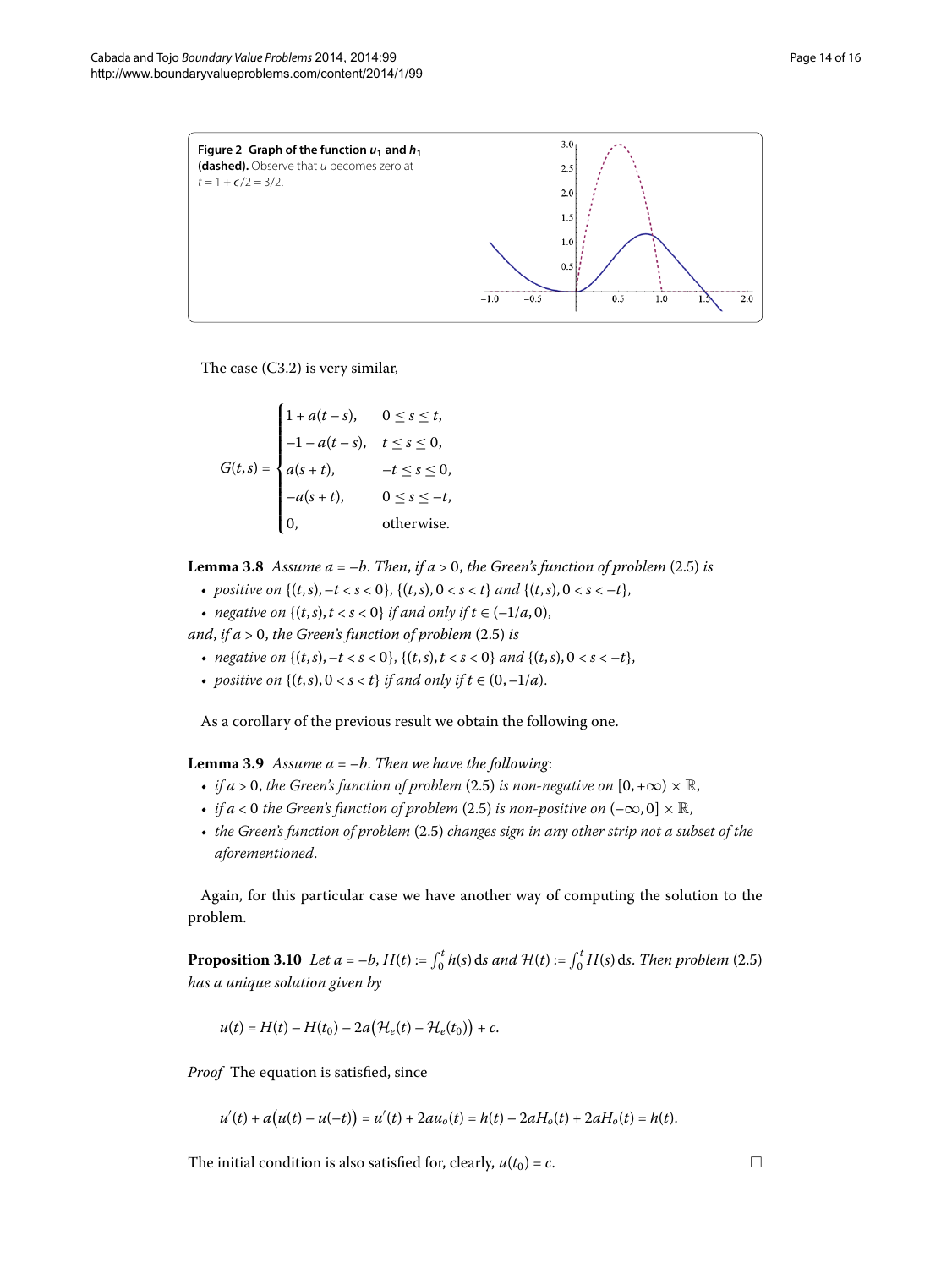$$
x'(t) + \lambda \big(x(-t) - x(t)\big) = \frac{\lambda t^2 - 2t + \lambda}{(1 + t^2)^2}, \qquad x(0) = \lambda
$$

for  $\lambda \in \mathbb{R}$ . We can apply the theory in order to get the solution

$$
u(t) = \frac{1}{1+t^2} + \lambda(1+2\lambda t) \arctan t - \lambda^2 \ln(1+t^2) + \lambda - 1,
$$

 $where \bar{u}(t) = \frac{1}{1+t^2} + λ(1 + 2λt) \arctan t - λ^2 \ln(1 + t^2) - 1.$ 

Observe that the real function

$$
h(t):=\frac{\lambda t^2-2t+\lambda}{(1+t^2)^2}
$$

is positive on  $\mathbb R$  if  $\lambda > 1$  and negative on  $\mathbb R$  for all  $\lambda < -1$ [.](#page-13-1) Therefore, Lemma 3.9 guarantees that  $\bar{u}$  will be positive on  $(0, \infty)$  for  $\lambda > 1$  and in  $(-\infty, 0)$  when  $\lambda < -1$ .

#### **Competing interests**

The authors declare that they have no competing interests.

#### **Authors' contributions**

<span id="page-14-1"></span><span id="page-14-0"></span>All authors contributed equally to the writing of this paper. All authors read and approved the final manuscript.

#### <span id="page-14-2"></span>**Acknowledgements**

<span id="page-14-3"></span>The authors are thankful to the anonymous referees for the careful reading of the manuscript and suggestions. This work was supported in part by FEDER and Ministerio de Educación y Ciencia, Spain, project MTM2010-15314. The second author was supported by FPU scholarship, Ministerio de Educación, Cultura y Deporte, Spain.

#### <span id="page-14-4"></span>Received: 23 December 2013 Accepted: 8 April 2014 Published: 07 May 2014

#### <span id="page-14-6"></span><span id="page-14-5"></span>**References**

- 1. Silberstein, L: Solution of the equation  $f'(x) = f(1/x)$ . Philos. Mag. 7(30), 185-186 (1940)
- <span id="page-14-7"></span>2. Wiener, J, Watkins, W: A glimpse into the wonderland of involutions. Mo. J. Math. Sci. 14(3), 175-185 (2002)
- 3. Piao, D: Pseudo almost periodic solutions for differential equations involving reflection of the argument. J. Korean Math. Soc. 41(4), 747-754 (2004)
- <span id="page-14-8"></span>4. Piao, D: Periodic and almost periodic solutions for differential equations with reflection of the argument. Nonlinear Anal. 57(4), 633-637 (2004)
- 5. Kuller, RG: On the differential equation  $f' = f \circ g$ , where  $g \circ g = l$ . Math. Mag. 42, 195-200 (1969)
- 6. Shah, SM, Wiener, J: Reducible functional-differential equations. Int. J. Math. Math. Sci. 8, 1-27 (1985)
- <span id="page-14-9"></span>7. Watkins, W: Modified Wiener equations. Int. J. Math. Math. Sci. 27(6), 347-356 (2001)
- 8. Wiener, J: Generalized Solutions of Functional-Differential Equations. World Scientific, River Edge, NJ (1993)
- <span id="page-14-10"></span>9. Watkins, W: Asymptotic properties of differential equations with involutions. Int. J. Pure Appl. Math. 44(4), 485-492 (2008)
- <span id="page-14-11"></span>10. Aftabizadeh, AR, Huang, YK, Wiener, J: Bounded solutions for differential equations with reflection of the argument. J. Math. Anal. Appl. 135, 31-37 (1988)
- 11. Gupta, CP: Existence and uniqueness theorems for boundary value problems involving reflection of the argument. Nonlinear Anal. 11(9), 1075-1083 (1987)
- <span id="page-14-12"></span>12. Gupta, CP: Two-point boundary value problems involving reflection of the argument. Int. J. Math. Math. Sci. 10(2), 361-371 (1987)
- <span id="page-14-13"></span>13. O'Regan, D, Zima, M: Leggett-Williams norm-type fixed point theorems for multivalued mappings. Appl. Math. Comput. 187(2), 1238-1249 (2007)
- 14. O'Regan, D: Existence results for differential equations with reflection of the argument. J. Aust. Math. Soc. A 57(2), 237-260 (1994)
- 15. Andrade, D, Ma, TF: Numerical solutions for a nonlocal equation with reflection of the argument. Neural Parallel Sci. Comput. 10, 227-233 (2002)
- 16. Ma, TF, Miranda, ES, de Souza Cortes, MB: A nonlinear differential equation involving reflection of the argument. Arch. Math. 40(1), 63-68 (2004)
- 17. Wiener, J, Aftabizadeh, AR: Boundary value problems for differential equations with reflection of the argument. Int. J. Math. Math. Sci. 8(1), 151-163 (1985)
- 18. Cabada, A, Tojo, FAF: Comparison results for first order linear operators with reflection and periodic boundary value conditions. Nonlinear Anal., Theory Methods Appl. 78, 32-46 (2013)